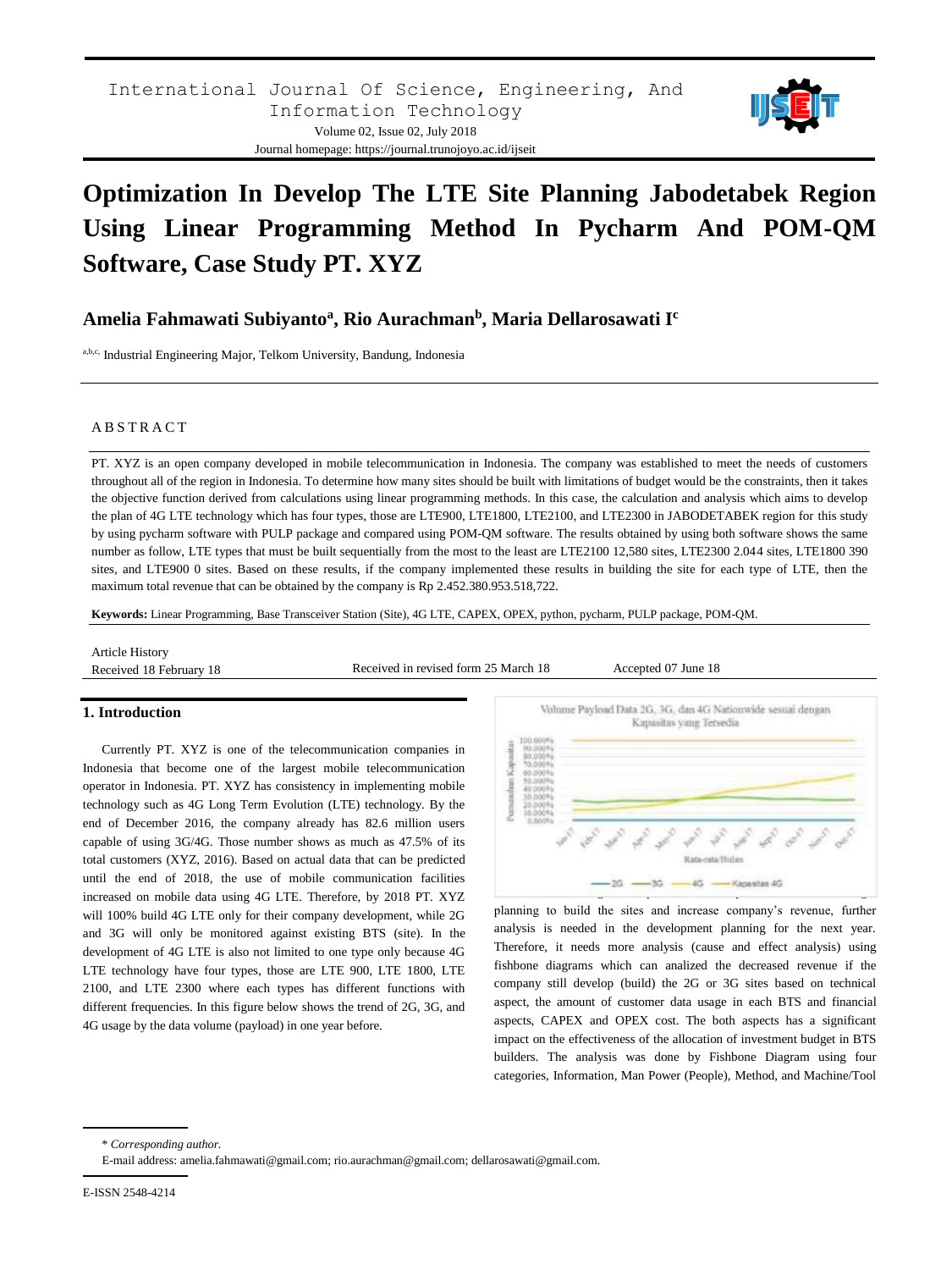(Hekmatpanah, 2011). The figure below is the result of the analysis using fishbone diagram.



Figure- 2. Root Cause and Effect Analysis using Fishbone Diagram

## **2. Methods**

The methodology used in this research is Linear Programming method using python language in pycharm and POM- QM software to calculate and find the result.

#### *2.1. Data Collection Stage*

Data collection is done in network planning and budgeting division in PT.XYZ. The division's job is manage all the money that the company has used to determine the site development plan throughout the region such as the process of controlling the cost of site building, and so on. Specifically, this study focuses on the budgetting to perform all calculations in every programs for the economic scope. In this year, there is a program that is implemented, New Network Element (New Ne) and need to estimate how many new site that PT. XYZ should be build in various types of LTE technology in JABODETABEK region which become the object of this research.

1. Spectrum Network Strategy

The outline of network spectrum strategy owned by PT. XYZ can be describe as below (Adityawan, 2017).

a. 900MHz

At this time PT. XYZ has 7.5MHz in PBAND and 7.5MHz in EBAND. Then there would be a possibility for this company to have 900 when rearranged with another provider to get 5MHz in PBAND and 10MHz on EBAND. So the LTE900 can be upgraded to 10MHz in the future when the company has nearby 10MHz. LTE900 is one that will be used for coverage solution because of frequency owned by PT. XYZ is too small to be used as a capacity solution.

b. 1800MHz

This frequency will be used for DCS or which can be called 2G, and LTE. With LTE at frequency of 15 MHz, the DCS will probably have 4/4/4 TRX configuration. Therefore, LTE1800 at 17MHz will enable DCS using LTE band guard to provide 3/3/3 TRX configuration. LTE1800 can be used as a coverage and capacity solution because it has large enough of frequency so that coverage is also quite large with a large enough capacity as well (qualified).

c. 2100 MHz

The 3G spectrum can be recycled for LTE2100 as a capacity solution, as 3G traffic continues to be decline every year. Therefore, the new L2100 will be implemented this year because the development requires a spectrum of existing 3G. Therefore LTE type revenue needs to be projected from LTE1800 because it is considered to have the same characteristics. LTE2100 is expected to have revenue 20% of LTE1800. d. 2300MHz

PT. XYZ also has LTE2300 TDD that will be used as the next capacity solution. LTE2300 owned by the company now has a frequency up to 30MHz which will be designed as 2 carrier that is 10MHz and 20MHz.

2. Network Implementation Strategy

PT. XYZ implements four network types for LTE. One of them is LTE1800 which still based on coverage and capacity it has. Priority for the construction of LTE1800 in a particular location is based on it's over usage capacity, that can be increased to expand its reach. While the L900 will cover areas that can not be reached by LTE1800 to have a more detailed in reaching the hidden traffic. Usage density resulting in data traffic hampering will be met in sequences with L1800 (flexible bandwidth), L2300, L2100 and L900 (Adityawan, 2017).

When PT. XYZ launched the WBB program, then 20MHz will be the capacity layer, while 10Mhz as a special WBB layer. L2100 will allow its use for an area where 3G traffic can allow for renewal. In areas where 3G traffic can still accommodate usage capacity on 2 operators, the L2100 will be an additional capacity layer above L1800. L2100 or L900 can be used also on existing 3G where the site is capable of being used for LTE in rural areas that have new demand in order to meet the initial coverage and capacity activated only by SW, which is suitable for sub-urban & rural outside.

| <b>URBAN</b>     | <b>LTE Types</b> |        | COVCAP COV Hole CAP Ext. |                 | Priority       |
|------------------|------------------|--------|--------------------------|-----------------|----------------|
|                  | <b>LTE900</b>    |        | 5M                       | $5M**$          | 4              |
|                  | <b>LTE1800</b>   | 15M    |                          | $^{\sim}$ 17M   | 1              |
|                  | <b>LTE2100</b>   |        |                          | $10M*$          | 3              |
|                  | <b>LTE2300A</b>  |        |                          | <b>20M</b>      | $\overline{2}$ |
|                  | <b>LTE2300B</b>  |        |                          | <b>10M</b>      |                |
| <b>SUB URBAN</b> | <b>LTE Types</b> | COVCAP | <b>COV Hole</b>          | <b>CAP Ext.</b> | Priority       |
|                  | <b>LTE900</b>    |        | 5M                       | $5M***$         | Δ              |
|                  | <b>LTE1800</b>   | 15M    |                          | $~^{\sim}$ 17M  | 1              |
|                  | <b>LTE2100</b>   | 5M     |                          | $10M*$          | 3              |
|                  | <b>LTE2300A</b>  |        |                          | <b>20M</b>      | $\overline{2}$ |
|                  | <b>LTE2300B</b>  |        |                          | 10M             |                |
|                  | <b>LTE Types</b> |        | <b>COVCAP COV Hole</b>   | <b>CAP Ext.</b> | Priority       |
| <b>RURAL</b>     | <b>LTE900</b>    | 5M     | 5M                       |                 |                |
|                  | <b>LTE1800</b>   | 10/15M |                          | <b>15M</b>      |                |
|                  | <b>LTE2100</b>   | 5M     |                          | $5M*$           |                |
| $-1$             | <b>LTE2300A</b>  |        |                          |                 |                |
|                  | <b>LTE2300B</b>  |        |                          |                 |                |

Figure- 3. Network Strategy - Deployment Guideline

3. Sitelist Criteria to be built

In each year, development plans in each region require a proposal for submission of sitelist in accordance with the analysis of sales and marketing areas that know the demand site in a particular location directly.

Therefore, the area always give proposal that contains sitelist in each region respectively. The sitelist proposal in one program may exceed the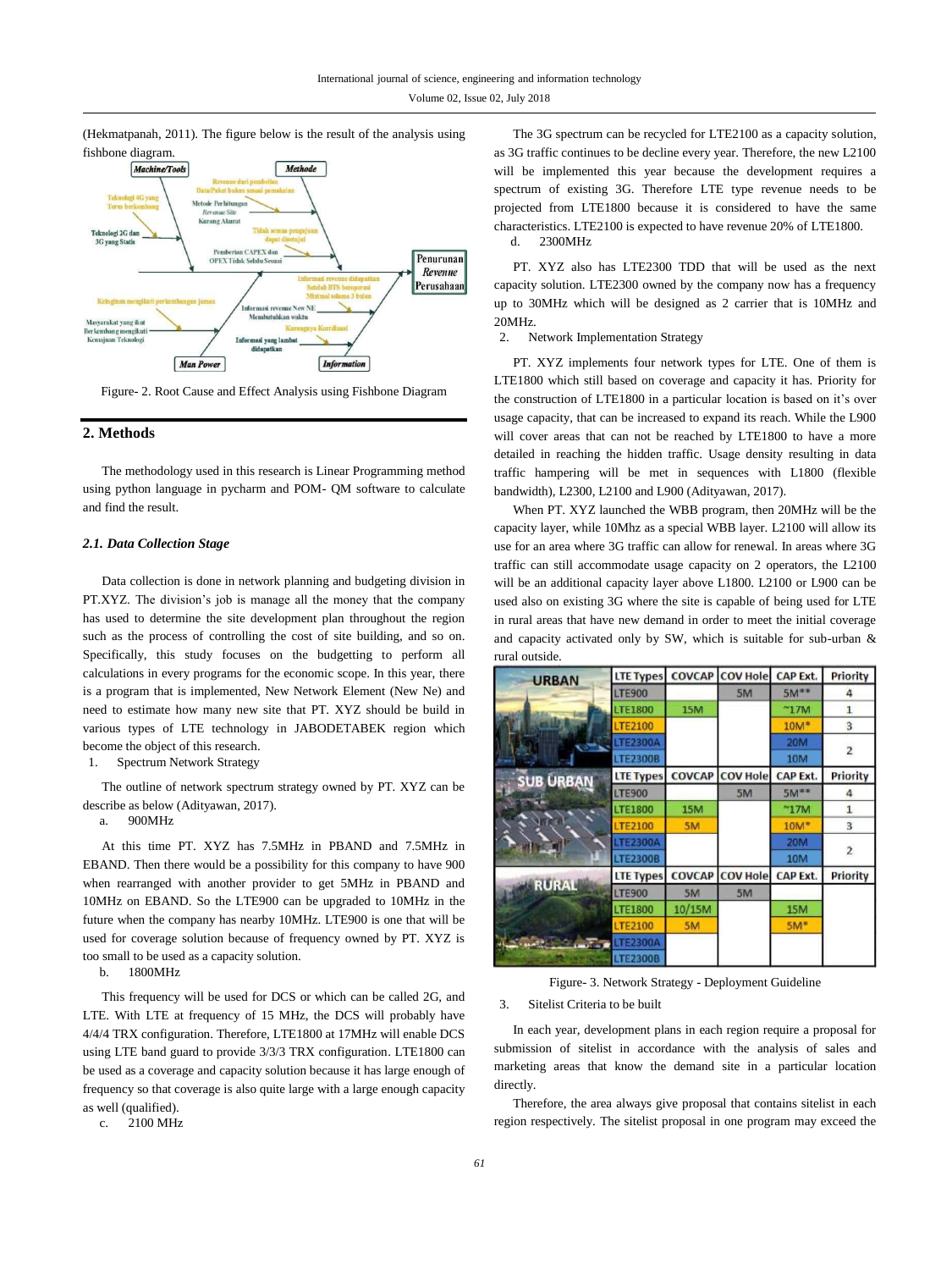Volume 02, Issue 02, July 2018

budget allocation of the RKAP 2018, so a methodology for determining the priority sitelist will be based on a business & technical perspective with the 5 main parameters to be explained in subsequent chapters.

The three main criteria that need to be taken into account when a sitelist is not selected are:

- a. Site belongs to non red site and non priority.
- b. NPV  $< 0$ .
- c. In matrix 9 (M9) included into red zone.
- 4. Prioritization Method to be built

This prioritization method involves many parts of the company, including the network, budgeting, sales area, and also marketing. Each section has its own terms and conditions in determining the site to be built during a future term shown in Figure-4 below.

| Table- 1 Prioritization Methods Based on Each Part of the Company |  |  |  |  |  |  |  |  |  |
|-------------------------------------------------------------------|--|--|--|--|--|--|--|--|--|
|                                                                   |  |  |  |  |  |  |  |  |  |

| 100%                          | 18% |                                         |
|-------------------------------|-----|-----------------------------------------|
| 65%                           | 11% |                                         |
| 40%                           | 7%  |                                         |
| 70%                           | 12% |                                         |
| Non Red Site & P2 & P3<br>35% | 6%  |                                         |
|                               | 22% |                                         |
| 100%                          | 22% |                                         |
| 80%                           | 17% |                                         |
|                               | 24% |                                         |
| 100%                          | 24% |                                         |
| 75%                           | 18% |                                         |
| 60%                           | 14% |                                         |
|                               | 18% |                                         |
|                               |     |                                         |
| 60%                           | 11% |                                         |
| 50%                           | 9%  |                                         |
|                               | 18% |                                         |
| 100%                          | 18% |                                         |
| 85%                           | 16% |                                         |
| 70%                           | 13% |                                         |
|                               |     | PITOFIUZAUOII MEUIOU<br>18%<br>100% 18% |

5. Type and Amount of Cost incurred

PT. XYZ has four LTE types planned to be built, where each type requires each cost that can be seen through Table-1 below. There are two types of costs, namely CAPEX which consists of the amount of CAPEX itself coupled with the price of antenna and NSR or OPEX.

Table- 2. Type and Amount of Cost incurred for Development Site

| <b>Detail Types</b>                    | <b>Capex</b>  | Antenna      | <b>Total Capex</b> | <b>NSR (OPEX)</b> |
|----------------------------------------|---------------|--------------|--------------------|-------------------|
| New Site 4G LTE L900                   | Rp389,448,750 | Rp39,000,000 | Rp428,448,750      | Rp16,500,000      |
| New Site 4G LTE L1800 10<br><b>MHz</b> | Rp240,243,031 | Rp75,000,000 | Rp315,243,031      | Rp16,500,000      |
| New Site 4G LTE L2100                  | Rp179,307,601 | $R_{D}0$     | Rp179,307,601      | Rp0               |
| New Site 4G LTE L2300 10<br><b>MHz</b> | Rp304,290,000 | Rp75,000,000 | Rp379,290,000      | Rp5,000,000       |

#### *2.2. Data Processing Stage*

Data Processing Stage is the stage where all data from data collection is processed. There are several processes at this stage include calculating the number of all LTE types using linear programming method with python languange and PULP package in pycharm software, calculating calculating the number of all LTE types using linear programming method in POM-QM software. The results of this calculation should be the optimum objective function with maximum total revenue. To get those values, the calculation process needs to generate the optimal amount for each LTE type first.

a. Determine the data processing stage using python programming language using pycharm software with PULP package In this study, the authors choose to use Python Programming Language because python is one of the high level language that can be interpreter, interactive, and object oriented (Kiusalaas, 2010). In the python there are so many package that we can use, buat in this study authors focused to use PULP which match with the method to be used, linear programming (LP). If its compared with other LP modeling tools such as AMPL, GAMS, mathprog, Opc ++, or pyomo and poams, PULP provides many advantages for its users, one of it is having a clear syntax (Mitchell, 2009). The determination of objective function, constraints, and variable declaration is done using python programming language with the help of application of IDE translator (Integrated Development Environment) called Pycharm, where the variables used are x1, x2, x3, and x4 with the definition of x1 is LTE900 , x2 is LTE1800, x3 is LTE2100, and x4 is LTE2300 which can be seen through picture 1.6 below.

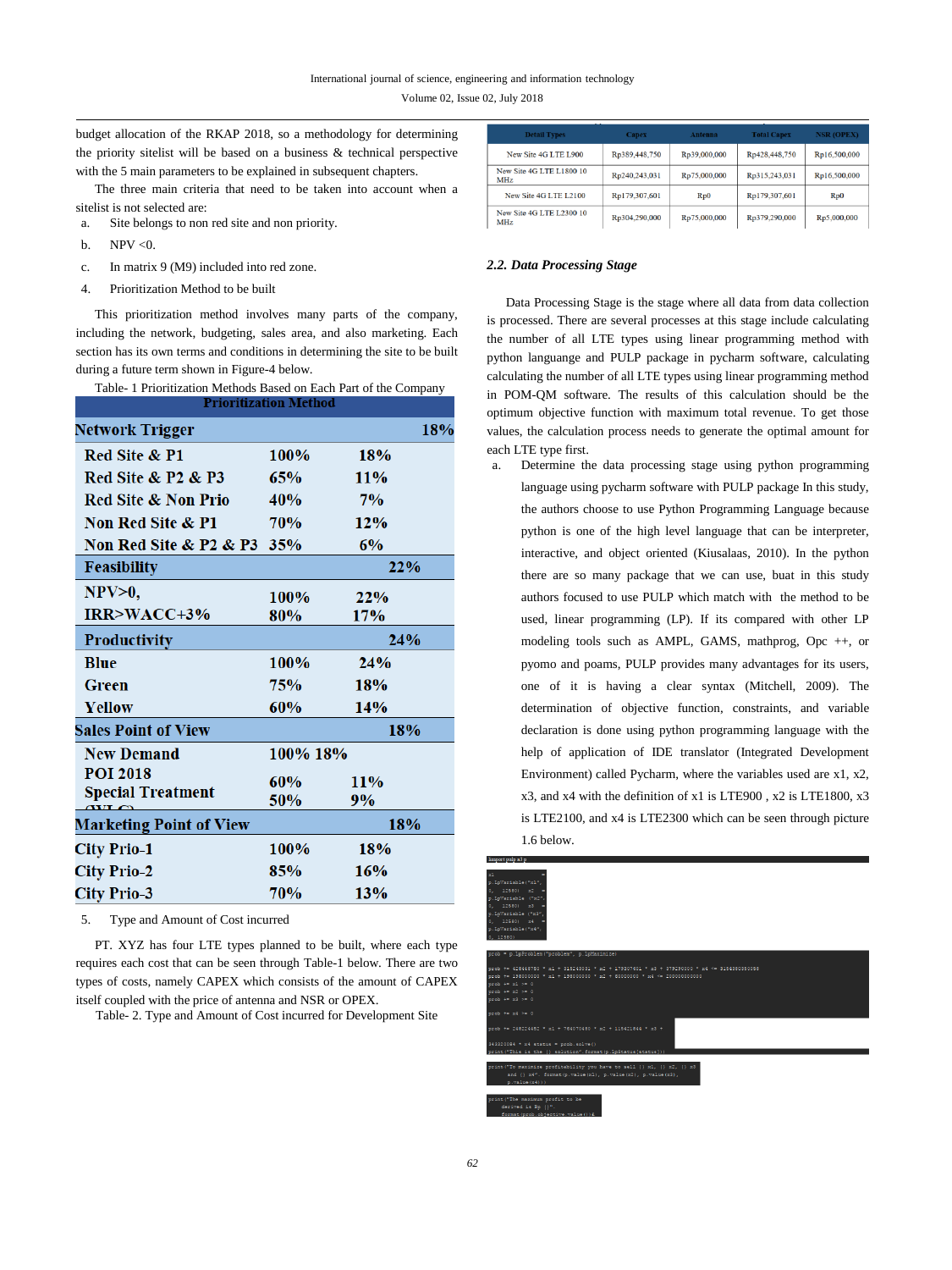Volume 02, Issue 02, July 2018

Figure- 4. Data Processing Using Pycharm Software with Python Programming Language

b. Determine the data processing stage using POM-QM software As a comparison of the results as well as searching the right software can be used in solving the case of this study, the author use the software commonly used in calculating the case of Linear Programming called POM-QM software. POM-QM for Windows (also known as POM for Windows and QM for Windows) is the a software that most or commonly used because this is userfriendly software package available in the fields of production and operations management, quantitative methods, management science, or operations research (Malvar, et al., 2018). The following is the determination of variables, constraints, and the objective function in this study are shown using POM-QM software in Figure7 below.

|                          | i |
|--------------------------|---|
|                          | z |
| Objective                | ē |
| $\overline{\mathcal{L}}$ | O |
| ٠                        | M |
| D                        | i |
| M                        | n |
| a                        | i |
| x                        | m |
| i                        | i |
| m                        | z |
|                          | e |

|                      | VT. | X2                                            | X <sub>3</sub> | X <sub>4</sub>    |                | <b>RHS</b> | <b>Equation</b> form |
|----------------------|-----|-----------------------------------------------|----------------|-------------------|----------------|------------|----------------------|
| Maximize             |     | 248224400 764070500 115421800 343320100       |                |                   |                |            | Max 2 482244E+08X1   |
| Constraint 1         |     | 428448700 315243000 179307600 379290000 $\le$ |                |                   |                | 31543800   | 4 284487E+08X1 +     |
| Constraint 2         |     | 198000000 198000000                           |                | $60000000 \leq 0$ |                | 20000000.  | $198E + 08X1 +$      |
| <b>Constraint 3</b>  |     |                                               |                |                   | $0$ $\geq$ $=$ |            | $X1 = 0$             |
| Constraint 4         |     |                                               |                |                   | $0 \geq 0$     |            | $X2 \ge 0$           |
| Constraint 5         |     |                                               |                |                   | ∩⊳=            |            | $X3 = 0$             |
| Constraint 6         |     |                                               |                |                   | b=             |            | $X4 = 0$             |
| Constraint 7         |     |                                               |                |                   | $0 < =$        | 12580      | $X1 \le 12580$       |
| <b>Constraint 8</b>  |     |                                               |                |                   | $0 \leq x$     | 12580      | $X2 \le 12580$       |
| <b>Constraint 9</b>  |     |                                               |                |                   | $0 \leq x$     | 12580      | $X3 \le 12580$       |
| <b>Constraint 10</b> |     |                                               |                |                   | $1 \leq x =$   | 12580      | $X4 \le 12580$       |

Figure- 5. Data Processing Using POM-QM Software

- c. Comparing The Result to Know The Computational Efficiency After the result already obtained using both of software, authors will compare how many times the software takes to solve the
	- problem to get the final result. It aims to know which software would be better to use by comparing the computational efficiency of each software.

## **3. Result and Discussion**

Maximize Revenue

In the way to obtain the best result with the methodology that authors already describe above, it need to generate the number of each LTE type for first, and the input will be shown in Table-2 below.

Table- 3. CAPEX Price and OPEX Cost of each LTE Type

| <b>Detail SoW</b>            | <b>Total Capex</b> | <b>NSR (OPEX)</b>   |
|------------------------------|--------------------|---------------------|
| New Site 4G LTE L900         | Rp 428,448,750.00  | Rp 16,500,000.00    |
| New Site 4G LTE L1800 10 MHz | Rp 315,243,031.00  | Rp 16,500,000.00    |
| New Site 4G LTE L2100        | Rp 179,307,601.00  | R <sub>p</sub> 0.00 |
| New Site 4G LTE L2300 10 MHz | Rp 379,290,000.00  | Rp 5,000,000.00     |
|                              |                    |                     |

## Table- 4. Budget CAPEX 1, Minimum Site, and Maximum OPEX for

| CAPEX <sub>1</sub>       |                         |
|--------------------------|-------------------------|
| Budget CAPEX 1           | Rp 3,154,380,350,058.00 |
| Maximum New NE           | 12580 buah site         |
| Maximum OPEX for CAPEX 1 | Rp 200,000,000,000,00   |

- 1) Determining the Number of LTE900, LTE 1800, LTE2100 and LTE2300 Shoul be Built Using Pycharm and POM- QM Software
	- a. Calculation Result Using Pycharm Software, PULP Package for Python

| import pulp as p                                                                                                                                                                                                                                                                                                                                                                                                                                                                    |
|-------------------------------------------------------------------------------------------------------------------------------------------------------------------------------------------------------------------------------------------------------------------------------------------------------------------------------------------------------------------------------------------------------------------------------------------------------------------------------------|
| *1 = p.LpVariable("x1", 0, 12580)<br>$x > -$<br>p. LpVariable ("x2",<br>$0.12580$ $x3 =$                                                                                                                                                                                                                                                                                                                                                                                            |
| p.LpVariable("x3",<br>$0, 12580$ $x4 =$<br>p.LpVariable("x4",<br>0, 12580                                                                                                                                                                                                                                                                                                                                                                                                           |
| prob = p.LpProblem( "problem", p.LpMaximize)                                                                                                                                                                                                                                                                                                                                                                                                                                        |
| prob += 428448750 * x1 + 315243031 * x2 + 179307601 * x3 + 379290000 * x4 <= 3154380350058<br>$\frac{1}{2}$ $\frac{1}{2}$ $\frac{1}{2}$ $\frac{1}{2}$ $\frac{1}{2}$ $\frac{1}{2}$ $\frac{1}{2}$ $\frac{1}{2}$ $\frac{1}{2}$ $\frac{1}{2}$ $\frac{1}{2}$ $\frac{1}{2}$ $\frac{1}{2}$ $\frac{1}{2}$ $\frac{1}{2}$ $\frac{1}{2}$ $\frac{1}{2}$ $\frac{1}{2}$ $\frac{1}{2}$ $\frac{1}{2}$ $\frac{1}{2}$ $\frac{1}{2}$<br>$pcob + = x1$ >= 0<br>$pcob += x2 > = 0$<br>$pcob += x3 > = 0$ |
| $pcob + 24 > 0$                                                                                                                                                                                                                                                                                                                                                                                                                                                                     |
| prob += 248224452 * x1 + 764070480 * x2 + 115421844 * x3 + 343320084 * x4 status = prob.solve()<br>print (''This is the {} solution", format (p.LpStatus [status]))                                                                                                                                                                                                                                                                                                                 |
| print ("To maximize the company revenue you have to built $\{\}$ x1, $\{\}$ x2, $\{\}$ x3 and $\{\}$ x4".<br>format(p.value(x1), p.value(x2), p.value(x3), p.value(x4))                                                                                                                                                                                                                                                                                                             |
| print ("The maximum revenue to be derived is Rp {}". format (prob.ob) e ctive.value()) ^                                                                                                                                                                                                                                                                                                                                                                                            |
| jin<br>"C:\Users\Amelia Fahmawati S\AppData\Local\Programs\Python\Python36-32\python.exe" "C:/Users/Amelia Fahmawati<br>S/PycharmProjects/ This is the Optimal solution<br>To maximize the company revenue you have to built 0.0 x1, 390.43552 x2, 12580.0 x3 and 2044.8961 x4 The maximum<br>revenue to be derived is Rp 2452380953518.722                                                                                                                                         |
| Process finished with exit code 0                                                                                                                                                                                                                                                                                                                                                                                                                                                   |

Figure- 6. Running Program Results Using Pycharm Software with Python Programming Language

After determining all of the data in Pycharm Software using PULP Package for Python, the best result obtained a formulation of LTE900, LTE1800, LTE2100, and LTE2300 sequentially should be done by the company is by building 0 X1, 390 X2, 12580 X3, and 2044 X4 with the objective function formula 248224452 X1 + 764070480 x2 + 115421844  $x3 + 343320084$  x4, so the maximum total revenue that can be achieved by PT. XYZ is Rp 2,452,380,953,518,722.

b. Calculation Result Using POM-QM Software

| Li nea r Prog ra m m i ng Resu Its |  |  |  |
|------------------------------------|--|--|--|

|                     | Maximize Revenue Solution |           |           |           |            |                 |          |            |
|---------------------|---------------------------|-----------|-----------|-----------|------------|-----------------|----------|------------|
| X1                  | X <sub>2</sub>            | X3        | X4        |           | <b>RHS</b> | Dual            |          |            |
| Maximize            |                           | 248224400 | 764070500 | 115421800 | 343320100  |                 |          |            |
| Constraint 1        |                           | 428448700 | 315243000 | 179307600 | 379290000  | $\leq$          | 31543800 | .39        |
| <b>Constraint 2</b> |                           | 198000000 | 198000000 |           | 60000000   | $\leq$          | 20000000 | 3.23       |
| Constraint 3        |                           |           |           |           |            | $>=$            |          | -560441800 |
| Constraint 4        |                           |           |           |           |            | $>=$            |          |            |
| Constraint 5        |                           |           |           |           |            | $>=$            |          |            |
| Constraint 6        |                           |           |           |           |            | $>=$            |          |            |
| <b>Constraint 7</b> |                           |           |           |           |            | $\leq$ $\equiv$ | 12580    |            |
| Constraint 8        |                           |           |           |           |            | $\leq$          | 12580    |            |
| Constraint 9        |                           |           |           |           |            | $\leq$          | 12580    | 44786340   |
| Constraint 10       |                           |           |           |           |            | $\leq$          | 12580    |            |
| Solution            |                           |           | 390.44    | 12580     | 2044.9     |                 | 24523800 |            |